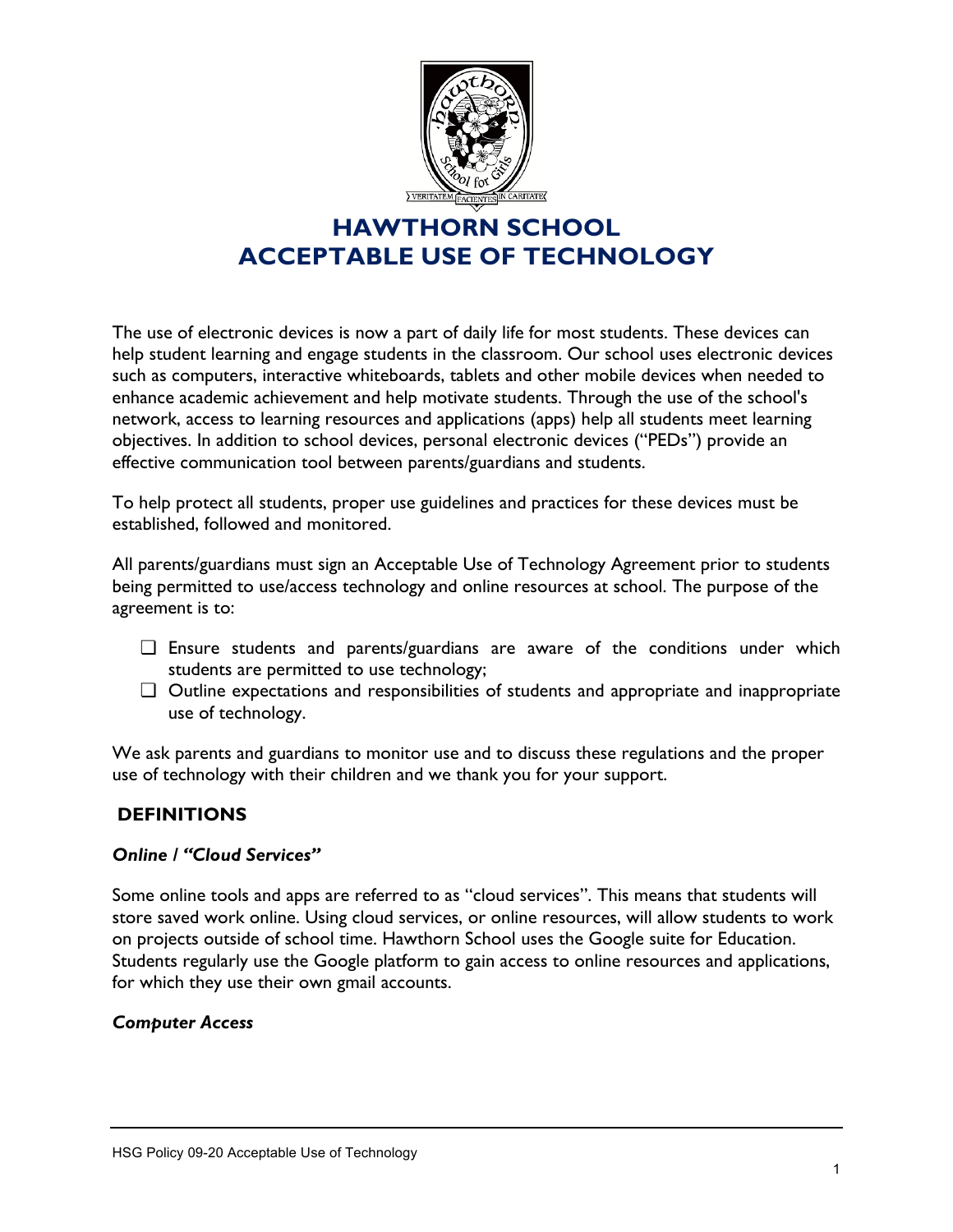

Students are provided with a username and password to access the school's computers and network as required. Access to the school's technology is a privilege, as such it's improper use may result in withdrawal of access privileges or other penalties.

### *A Safe and Caring School*

All students are expected to abide by the school's Code of Conduct when using technology, accessing the Internet and interacting online.

### *Internet Access and Filtering*

Hawthorn School provides Internet access for teaching and learning. The Internet contains a wealth of educational material for the classroom but can also contain material that is not appropriate. Hawthorn School filters web sites believed to be inappropriate for students. The School cannot and does not guarantee that inappropriate material can be completely filtered.

### *Email*

Students should have their own gmail account which can be used for school purposes, including but not limited to: creating and accessing documents, presentations, and other assigned work.

#### *Social Media*

Hawthorn School recognizes that social media (e.g., Facebook, Instagram, Twitter, MySpace, etc.) is a tool that can enhance communication between home and school and with the public. Use of social media is governed by the "Social Media Access Agreement".

#### *Portable Devices*

The use of portable electronic devices (e.g., iPads, iPhones, laptop computers) is now part of daily life for most students. These devices promote student engagement, creativity and learning. Hawthorn School has sets of devices available for classroom use. According to the policies outlined in the "Student Handbook", students are only able to use their own portable electronic devices at school, in accordance with consistent, school-wide guidelines as determined by the school administration and staff. This Acceptable Use of Technology Agreement applies, whether a student is using a school-owned or personal device.

### **GUIDELINES**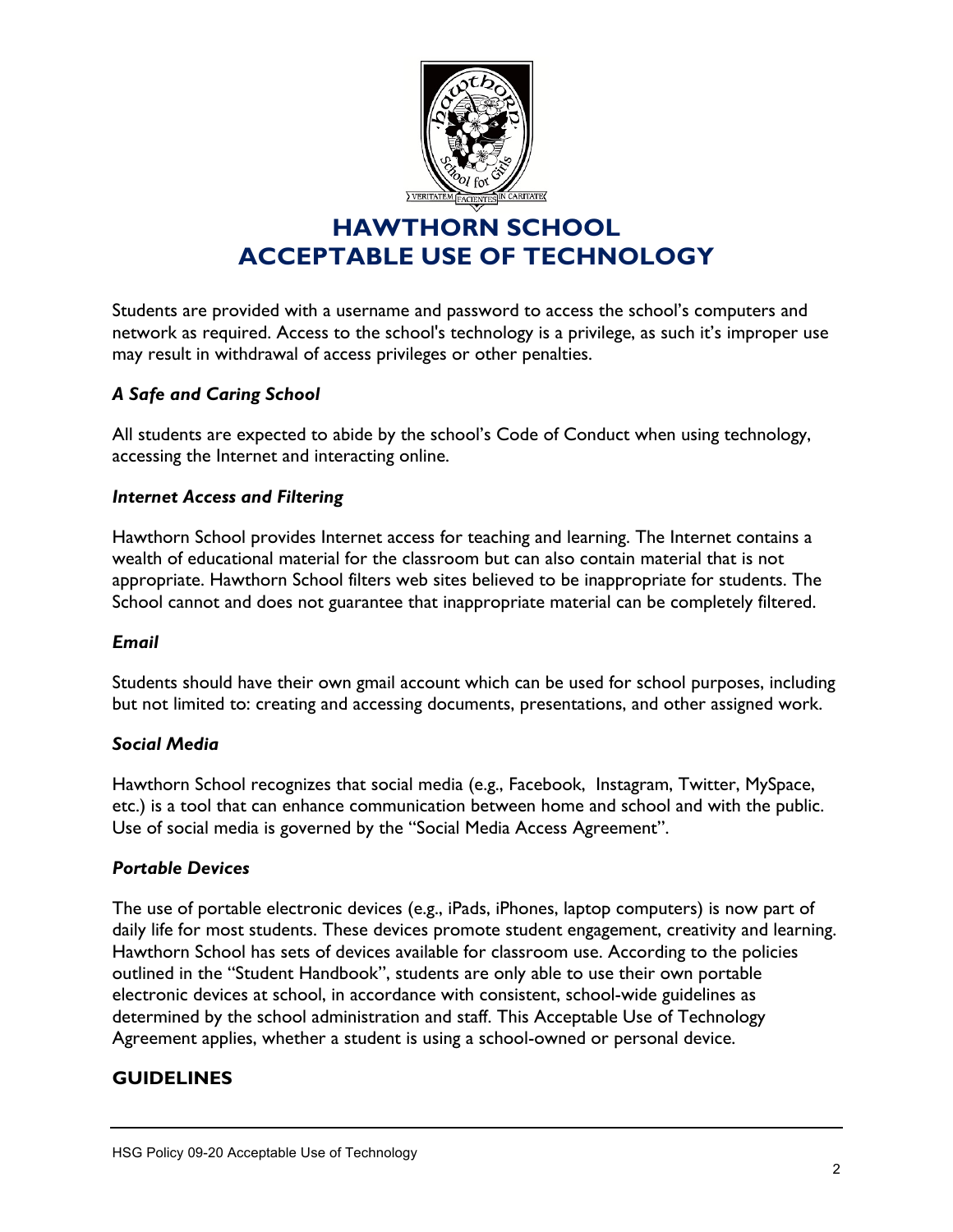

- A. Technology, is to be used for educational activities and learning, and for other purposes as permitted by the school administration.
- B. The use of personal devices (e.g., student-owned iPads, cellular phones, laptop computers) during class time should be for educational purposes only, in accordance with consistent, school-wide guidelines and practices as determined by the school administration and staff. The current policy is that no personal devices, including cell phones and laptops are permitted except by special permission. Please note that school field trips are considered class time.
- C. Students must follow all school policies when using technology and treat others with respect at all times.
- D. Portable electronic devices are not permitted at any time in rooms where exams are being written.
- E. In general, the use of personal devices is not permitted in K-12 classrooms, except in circumstances where their use is required to support the documented learning needs of individual students. The determination is made by the school administration, in consultation with appropriate staff.

### The following is not permitted:

- Attempting to gain access to someone else's information or account without permission;
- Sharing or posting personally identifiable information (such as phone number and address) online;
- Meeting in person with anyone met online without parent awareness and permission;
- Breaking copyright or license use agreements; copying ideas, work or writings done by another person or source; and
- Engaging in an activity which may be considered to be bullying or intimidation of others or engaging inactivity which is disruptive to the school environment.
- Possessing, viewing, sending or sharing pictures, video or audio information having containing sexual, vulgar or obscene, violent or threatening content on school grounds, school events or school buses shall be prohibited and may result in appropriate disciplinary action and/or confiscation of the PED. NOTE: A message is considered obscene or vulgar if it is perceived as such by the recipient.
- Transmitting school materials for unethical purposes, such as cheating.
- The willful or deliberate jeopardization of the integrity of the school equipment, network, programs or other stored information.
- The use of school technology for personal or corporate profit.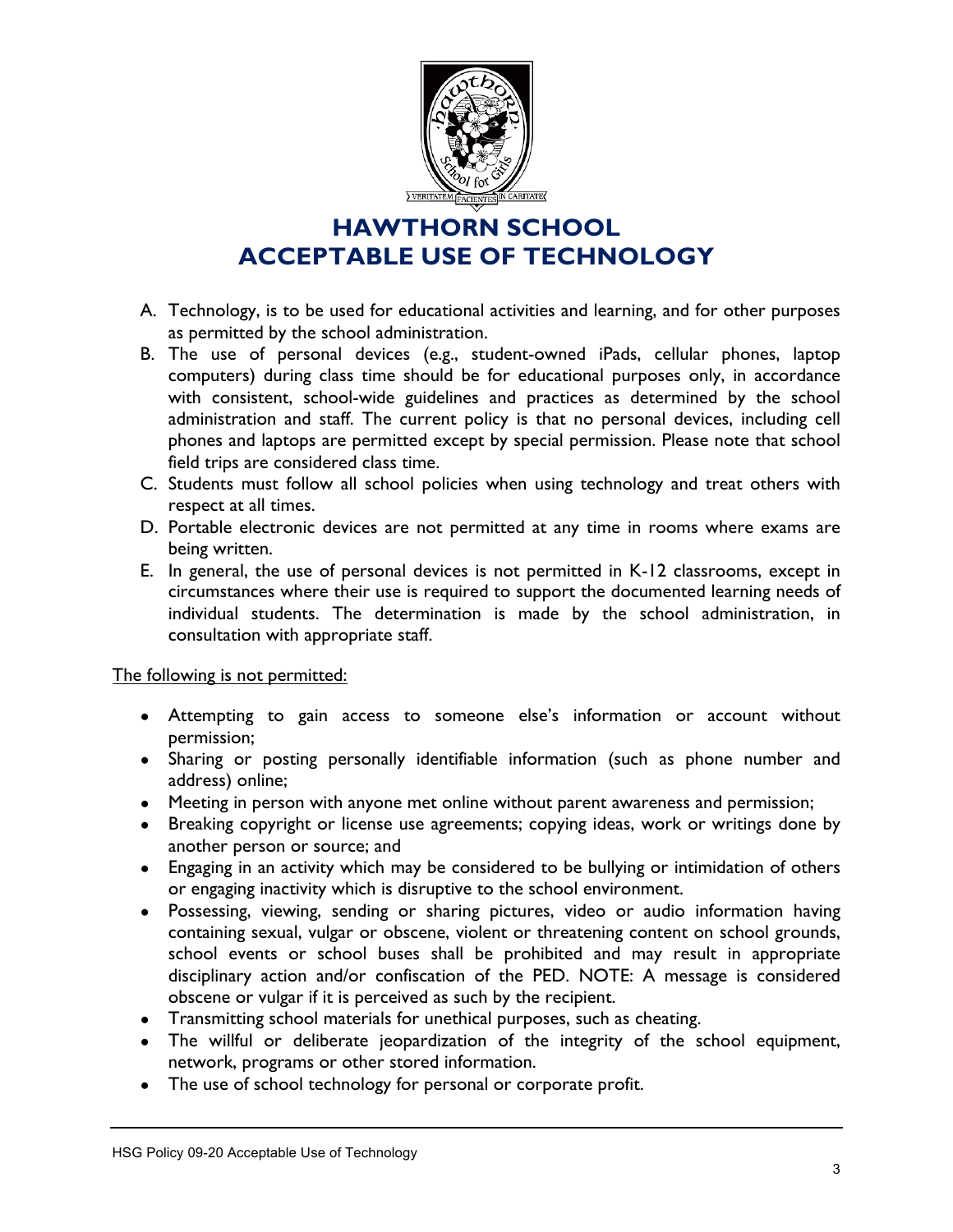

• Any activity which may be in violation of the School Code of Conduct or other School rules.

### **EXPECTATIONS**

Student users are expected to:

- A. Behave as they would in any other environment where they represent their school. Students are to conduct themselves in a responsible, ethical and respectful manner in accordance with the Hawthorn "Student Code of Conduct"
- B. Ensure that any personal devices brought to school are left in their locker and proper action is taken such as turning off ringers, so that a personal mobile device is not disruptive in any way.
- C. Keep usernames and passwords private and respect the privacy of others;
- D. Use all technology responsibly and not abuse or deliberately damage equipment or networks;
- E. Be responsible for their own mobile devices. The school is not responsible if a personal device such as a cell phone or iPad is lost, stolen or damaged;
- F. Immediately report any safety or security problems, or any inappropriate or uncomfortable situations involving technology; and,
- G. Respect information/media obtained on the Internet by including references/citing the correct source.

### **Monitoring and Access**

Staff may access school-provided student computer accounts and communications for assessment purposes, to maintain system integrity, and to ensure students are using the system responsibly and safely.

### **Consequences**

Use of technology resources including networks, computers or mobile devices and the Internet is a privilege that can be restricted or denied at any time for misuse or abusive conduct. Students may be subject to disciplinary action for using technology in violation of school policies, up to and including suspension.